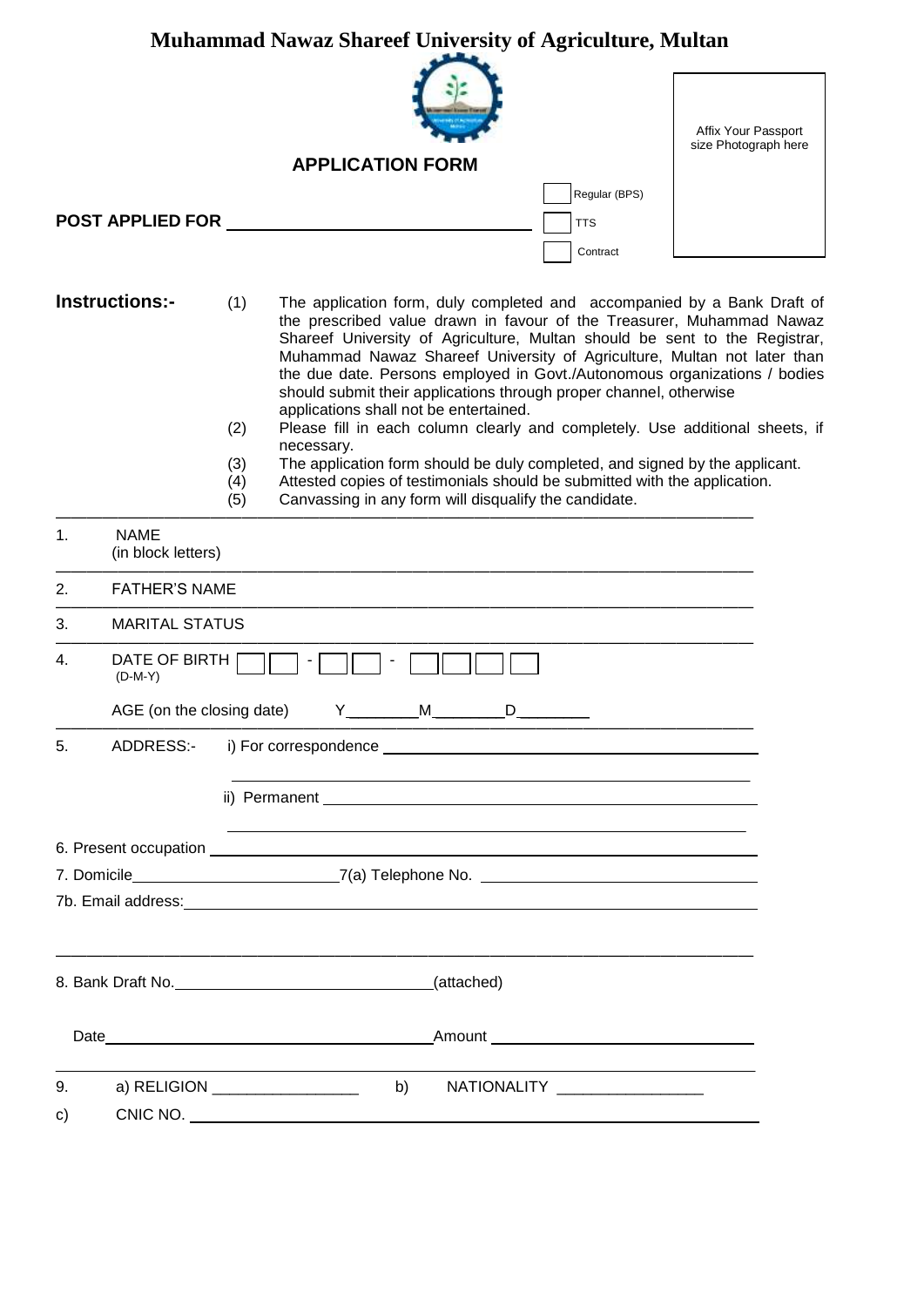### 10. EDUCATION: Give particulars of all examinations/degree passed, commence with the

## Matriculation or equivalent examination.

| Sr.<br>No | <b>Certificate/Degree</b> | Board/College/<br>University | <b>Years Attended</b> |    | Examination<br>Passed with<br>Years | Division /<br>Grade | <b>Maximum</b><br><b>Marks</b> | <b>Marks</b><br>Obtained | <b>Main Subject(s)</b> |
|-----------|---------------------------|------------------------------|-----------------------|----|-------------------------------------|---------------------|--------------------------------|--------------------------|------------------------|
|           |                           |                              | From                  | To |                                     |                     |                                |                          |                        |
| 1.        |                           |                              |                       |    |                                     |                     |                                |                          |                        |
| 2.        |                           |                              |                       |    |                                     |                     |                                |                          |                        |
| 3.        |                           |                              |                       |    |                                     |                     |                                |                          |                        |
| 4.        |                           |                              |                       |    |                                     |                     |                                |                          |                        |
| 5.        |                           |                              |                       |    |                                     |                     |                                |                          |                        |
| 6.        |                           |                              |                       |    |                                     |                     |                                |                          |                        |

11 Professional Trainings/ Certifications/ Other If Any

| Sr.       | Name & Place | Type of                       | <b>Duration</b> |  | Degree/Certificate/Diploma obtained |
|-----------|--------------|-------------------------------|-----------------|--|-------------------------------------|
| <b>No</b> |              | <b>Training</b><br>From<br>To |                 |  |                                     |
|           |              |                               |                 |  |                                     |
|           |              |                               |                 |  |                                     |
|           |              |                               |                 |  |                                     |

# 12 Research Publications/Patents

i. Journals (ISI rated/HEC recognized journals only)

| Sr.<br><b>No</b> | Journal | Year | Volume No. | <b>Pages</b> | <b>Impact Factor</b> |
|------------------|---------|------|------------|--------------|----------------------|
|                  |         |      |            |              |                      |
|                  |         |      |            |              |                      |
|                  |         |      |            |              |                      |

# ii. Papers presented in National/ International Conferences

| Sr. No | <b>Conference</b> | <b>Date</b> | Venue |
|--------|-------------------|-------------|-------|
|        |                   |             |       |
|        |                   |             |       |
|        |                   |             |       |
|        |                   |             |       |

iii. Text Books Written (Authored /Edited)

| Sr. No | <b>Title</b> | Author / Edited   Subject/ Description   Publisher if any |  |
|--------|--------------|-----------------------------------------------------------|--|
|        |              |                                                           |  |
|        |              |                                                           |  |
|        |              |                                                           |  |
|        |              |                                                           |  |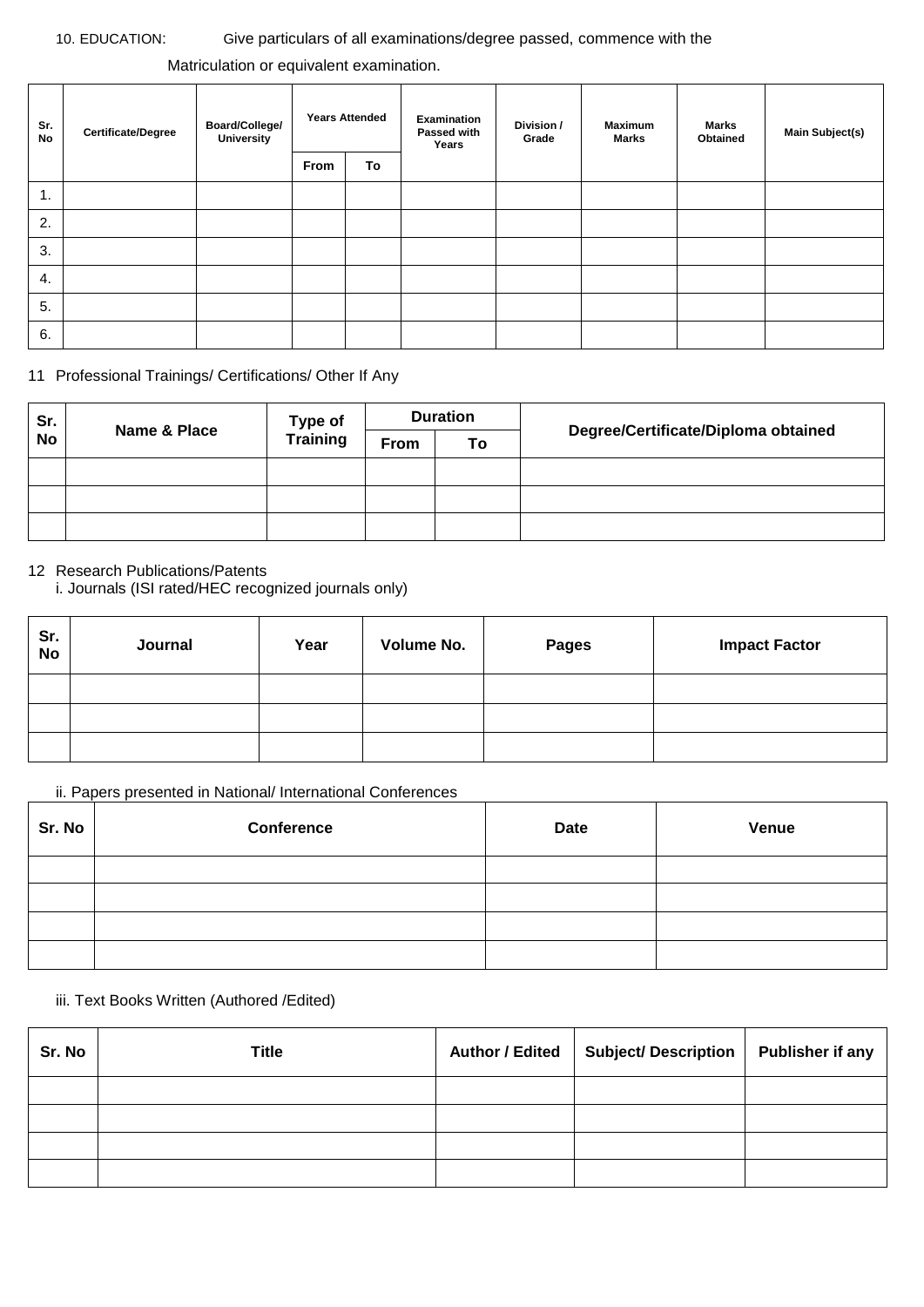iv. Popular Articles

| Sr. No | <b>Title</b> | <b>Subject/ Description</b> | <b>Publisher if any</b> |
|--------|--------------|-----------------------------|-------------------------|
|        |              |                             |                         |
|        |              |                             |                         |
|        |              |                             |                         |
|        |              |                             |                         |

## v. Patents (National/International)

| Sr. No | <b>Title</b> | <b>Subject/ Description</b> | Publisher if any |
|--------|--------------|-----------------------------|------------------|
|        |              |                             |                  |
|        |              |                             |                  |
|        |              |                             |                  |
|        |              |                             |                  |

# 13. Research Projects (Completed/in-process)

| Sr. No         | Title                                                                                                                                                                                                                                                         | <b>Funding Agency</b> | Amount (Rs.) | <b>Status</b> |
|----------------|---------------------------------------------------------------------------------------------------------------------------------------------------------------------------------------------------------------------------------------------------------------|-----------------------|--------------|---------------|
|                |                                                                                                                                                                                                                                                               |                       |              |               |
|                |                                                                                                                                                                                                                                                               |                       |              |               |
|                |                                                                                                                                                                                                                                                               |                       |              |               |
| $\overline{A}$ | $D_1$ , $D_2$ , $D_3$ , $D_4$ , $D_5$ , $D_6$ , $D_7$ , $D_8$ , $D_7$ , $D_8$ , $D_9$ , $D_9$ , $D_9$ , $D_9$ , $D_9$ , $D_9$ , $D_9$ , $D_9$ , $D_9$ , $D_9$ , $D_9$ , $D_9$ , $D_9$ , $D_9$ , $D_9$ , $D_9$ , $D_9$ , $D_9$ , $D_9$ , $D_9$ , $D_9$ , $D_9$ |                       |              |               |

14. Ph.D/M.S student supervised (as a major supervisor only)

| Sr. No | <b>Research title</b> | Ph.D/M.S | <b>Status</b> |
|--------|-----------------------|----------|---------------|
|        |                       |          |               |
|        |                       |          |               |
|        |                       |          |               |
|        |                       |          |               |
|        |                       |          |               |

15. Professional Relevant Experience/ Employment Record (In reverse chronological order please)

i. Teaching

|                    | <b>Department /<br/>Organization</b> | Scale/<br>Grade | <b>Duration</b> |    |                         |
|--------------------|--------------------------------------|-----------------|-----------------|----|-------------------------|
| <b>Designation</b> |                                      |                 | From            | To | <b>Responsibilities</b> |
|                    |                                      |                 |                 |    |                         |
|                    |                                      |                 |                 |    |                         |
|                    |                                      |                 |                 |    |                         |
|                    |                                      |                 |                 |    |                         |